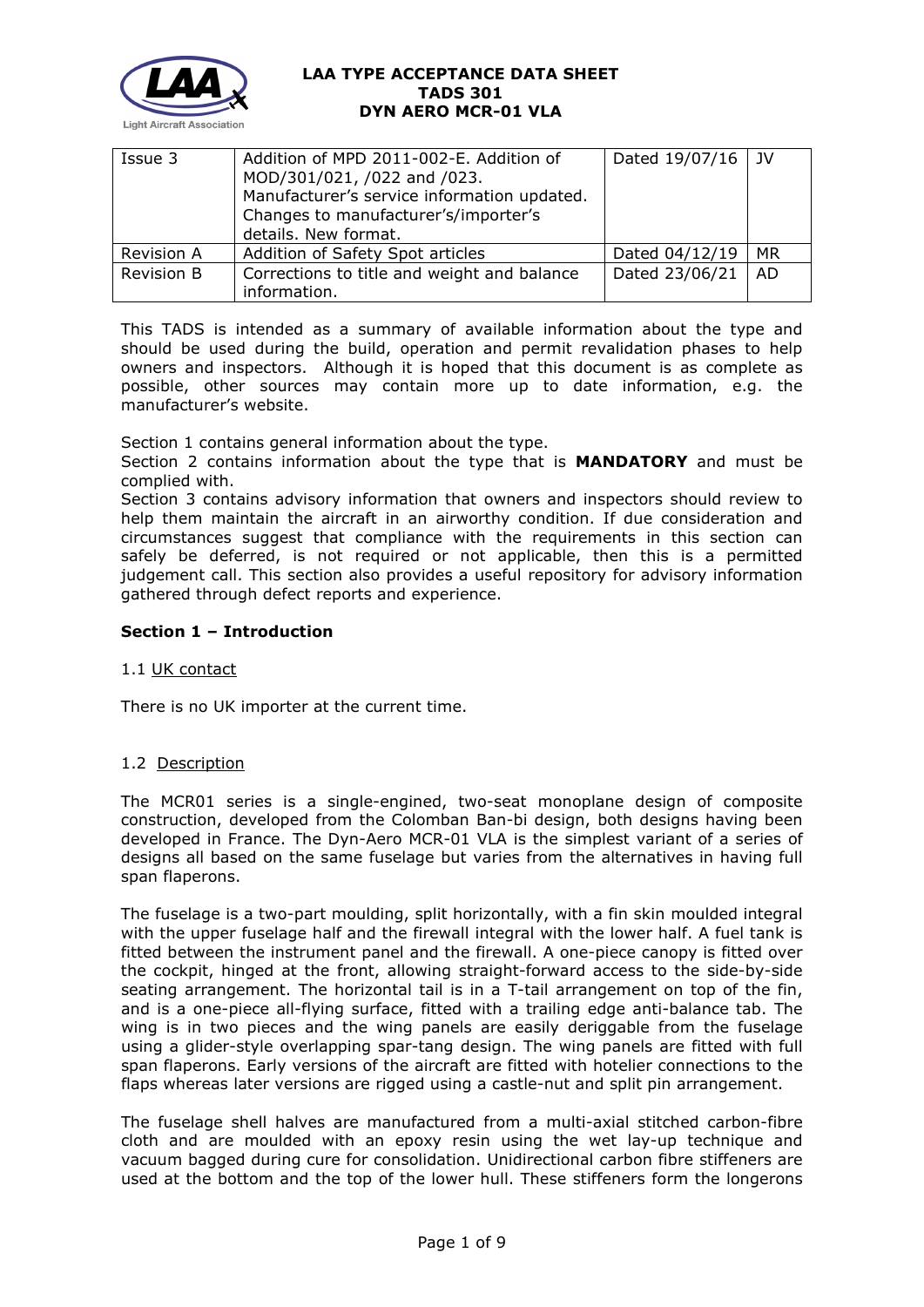

of the fuselage. The fuselage frames carrying undercarriage and wing attachments are manufactured from wood with carbon fibre faceplates. All other fuselage frames are +/-45 degree carbon/epoxy/foam sandwich construction. Each wing panel has a box spar manufactured with  $+/-$  45 degree carbon fibre shear webs and pultruded carbonfibre/epoxy spar caps of variable thickness, the whole assembly being epoxy-bonded together under pressure. The root-rib of the wing is manufactured from stampmoulded woven carbon-fibre/epoxy, while the remaining ribs are from 6mm thick PVC foam, close pitched to provide support against wrinkling for the one-piece sheet aluminium skins. Woven carbon micro-sandwich skins are an acceptable alternative. The tailplane has a similar construction to the wings, although the skins are available manufactured from either woven carbon fibre or sheet aluminium. Either design of skin is acceptable. Carbon-fibre ribs are used at the centre of the tailplane to react torque loads into the control rod. The vertical tail has upper and lower ribs manufactured from carbon-fibre, while the intermediate ribs are from PVC foam. The rear spar of the fin is manufactured from UD carbon caps with a  $+/-45$  degree carbonfibre shear-web. The rudder, flaps and ailerons are manufactured from a one-piece wrap-around aluminium skin with a PVC foam spar and carbon fibre ribs at point load attachments, with PVC foam intermediate ribs. The aluminium skin is bonded and riveted at the trailing edge. Woven carbon fibre skins are an acceptable factory option.

The aircraft has a fixed tricycle undercarriage. The main undercarriage is a one-piece carbon-fibre/glass/epoxy cantilever spring, while the noseleg is made up of telescopic steel tube.

The engine types accepted by the LAA on the VLA are:

| Rotax 912-UL engine fitted<br>with:  | Arplast variable pitch propeller type PV50 1.49 m<br>diameter (Colomban Blades)<br>Arplast variable pitch propeller type PV50 158R110/3<br>Ground adjustable Ecoprop propeller 158R110/3<br>MT Propeller MTV-7-A/152-106 |
|--------------------------------------|--------------------------------------------------------------------------------------------------------------------------------------------------------------------------------------------------------------------------|
| Rotax 912-ULS engine<br>fitted with: | Ground adjustable Ecoprop propeller type 162R130/3 or<br>160R130/3 (set at a pitch angle of 27 degrees measured<br>at 75% radius)<br>Arplast PV50 164/162 R114/3                                                         |

Note that the only propeller(s) approved for an individual aircraft are those listed on the individual aircraft's Operating Limitations document or in the PTL/1 (Propeller Type List) for the type.

Despite the fact that the maximum permitted weight is 450 kg, the MCR-01 VLA is an SEP ('Group A') aircraft and does not qualify for the microlight category due to its higher stall speed.

### **Section 2 – Mandatory information for owners, operators and inspectors**

At all times, responsibility for the maintenance and airworthiness of an aircraft rests with the owner. Condition No 3 of a Permit to Fly requires that: *"the aircraft shall be maintained in an airworthy condition".* 

### 2.1 Fast Build Kit 51% Compliance

The LAA technical leaflet TL.11 shows the contents of the accepted fast build kit.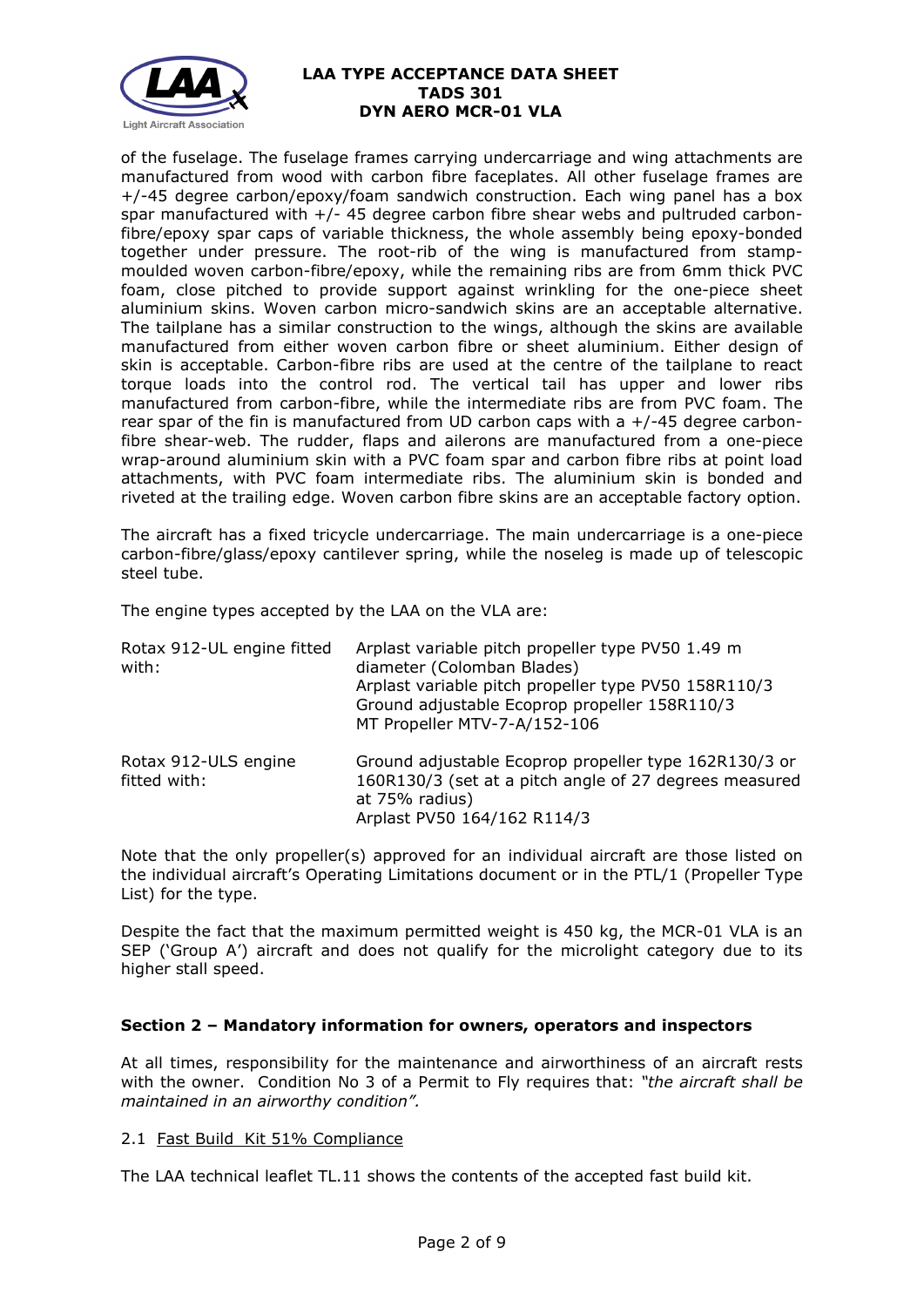

# 2.2 Build Manual

The build manual is provided on a CD supplied by the manufacturer with the kit ref: MKINOCD00

#### 2.3 Build Inspections

Build inspection schedule 34 (Dyn Aero MCR 01). Inspector approval codes A-A orAC-1 or K. Inspector signing off final inspection also requires 'first flight' endorsement.

#### 2.4 Flight Manual

The Flight Manual version 912-UL 80hp ref: MEXNO0400. The Flight Manual version 912-ULS 100hp ref: MEXNO0801.

#### 2.5 Mandatory Permit Directives

Applicable specifically to this aircraft type:

| 1999-013   | Elevator<br>trim tab<br>control                   | This MPD refers to DGAC AD 1999-385 which in turn<br>refers to Dyn-Aero Bulletin Service <b>BS 20 1 0001</b> . This<br>requires removal of the tailplane and removal of the rod<br>lower attachment to perform inspection of the rivets<br>attaching the rod ends to the control rod. There should<br>be no play. This inspection is required every 50 hours. |
|------------|---------------------------------------------------|---------------------------------------------------------------------------------------------------------------------------------------------------------------------------------------------------------------------------------------------------------------------------------------------------------------------------------------------------------------|
| 2005-014   | <b>Installation</b><br>of audible<br>stall warner | With effect from 31/12/05 all LAA Dyn-Aero MCR-01<br>aircraft must be fitted with an audible stall warning<br>device. See LAA MOD/301/018.                                                                                                                                                                                                                    |
| 2008-002   | Tailplane<br>attachment<br>failure                | With effect from 8/2/08, the tailplane attachment<br>brackets of all MCR-01 variants must be modified before<br>further flight (LAA MOD/301/020 refers). The<br>modification method used depends on the type of<br>tailplane attachment brackets fitted to the aircraft.                                                                                      |
| 2011-002-E | Aluminium<br>fittings $-$<br>Inspection           | With effect from 20/4/11, all LAA Dyn-Aero MCR-01<br>aircraft must be inspected for integrity and security of<br>metal fittings (LAA MOD/301/022 refers).                                                                                                                                                                                                     |

Also check the LAA website for MPDs that are non-type specific [\(TL2.22\)](http://www.lightaircraftassociation.co.uk/engineering/TechnicalLeaflets/Operating%20An%20Aircraft/TL%202.22%20non-type%20specific%20MPDs.pdf).

#### 2.6 LAA Required Modifications (including LAA issued AILs, SBs, etc)

MOD/301/001 Extra reinforcement of lap strap attachments. The seat belt attachments to the fuselage have been reinforced by laminating additional plies of carbon fibre over the aft ends of the bathtub fittings, to improve impact resistance. The seat-belt attachments to the fuselage have been reinforced by laminating additional plies of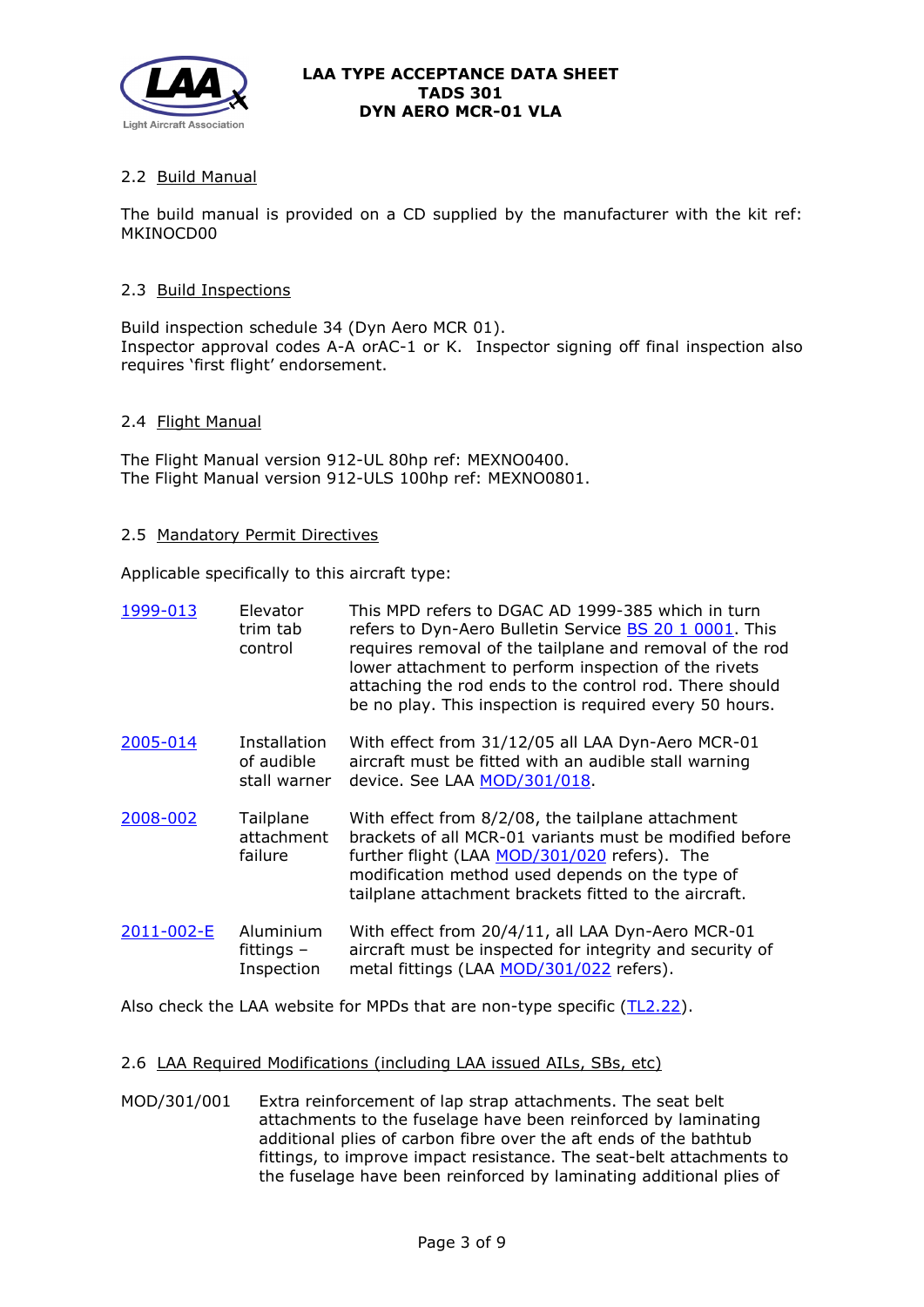

carbon fibre over the aft ends of the bathtub fittings, to improve impact resistance. Not required after Kit #130 as improvement incorporated as standard.

- MOD/301/002 External door handles required. Factory optional external door handles or equivalent required to be installed. These should be easily opened from outside the aircraft without additional equipment.
- MOD/301/003 Wire–lock flapperon quick-release connectors so they cannot disengage in flight.
- MOD/301/004 Wire-lock the elevator anti-balance tab hinge pins, or use two M3 plain nuts locked together and Loctite adhesive.
- MOD/301/005 Protect wooden cappings of wing spar tangs with varnish (or thin cope of dope followed by wax polish has been found satisfactory for ease of rigging/de-rigging). Procedure is now specified in the aircraft build manual.
- MOD/301/006 Rudder horn/cable attach bolts must be retained by castle nuts and split pins rather than stiffnuts, as should any other bolts where rotation occurs around the bolt. Now factory standard.
- MOD/301/007 Bolts replace blind rivets in tension for the attachment of the pitch control rod bracket to the leading edge of the tailplane. Now factory standard.
- MOD/301/008 Placard seat adjustment to stress importance of proper engagement MOD/301/009 Fit baggage compartment covers / FOD guard to prevent loose objects in cockpit jamming in flap system or rudder cables. Factory option or equivalent is mandatory. The system must be fitted between frames 4a, 4b, 5 and 6 and a guard must also be fitted to the pulley behind frame 6.
- MOD/301/010 Ouick release connector in pitot-static system (if fitted) to be of type acceptable to the LAA. An approved connector is available from Lyndhurst Touchdown Services, the UK kit agent.
- MOD/301/011 Fuel drain must drain fuel overboard. Factory standard on all models. MOD/301/012 Pitch trim indicator to be fitted if pilot-controllable elevator trim tab is installed. N/A to VLA Spotster model if factory standard bias spring pitch trim system fitted as provided the aircraft is correctly configured the control stick may act as the indicator, i.e. ensure that control stick
- neutral position is vertical prior to take-off. MOD/301/013 Padding to be added to cockpit combing over instrument panel to provide protection from head injury in a forward impact.
- MOD/301/014 Rivetting of trailing edges of controls and wing trailing edges, now factory standard ref 'Gammes de rivetage voilure et gouverne MCR-01'. Not required on carbon skinned control surfaces.
- [MOD/301/015](http://www.lightaircraftassociation.co.uk/engineering/TADs/301/301-015.pdf) Flap deflection reduced to 35 degrees maximum. Not applicable to VLA Sportster model
- [MOD/301/016](http://www.lightaircraftassociation.co.uk/engineering/TADs/301/301-016.pdf) Engine mount diagonal brace new reinforced part to be fitted [MOD/301/017](http://www.lightaircraftassociation.co.uk/engineering/TADs/301/301-017.pdf) Nose Landing Gear Check (ref Dyn Aero [BS 05 J](http://www.lightaircraftassociation.co.uk/engineering/TADs/301/0028BS05J0027.pdf) 0027)
- [MOD/301/018](http://www.lightaircraftassociation.co.uk/engineering/TADs/301/301-018.pdf) Mandatory Stall Warning System Installation (ref Dyn Aero BS 05 H [0026\)](http://www.lightaircraftassociation.co.uk/engineering/TADs/301/0027BS05H0026.pdf)

#### [MOD/301/020](http://www.lightaircraftassociation.co.uk/engineering/TADs/301/301-020.pdf) [\(issue 4\)](http://www.lightaircraftassociation.co.uk/engineering/TADs/301/301-020.pdf) Replacement of tailplane attachment lugs

[MOD/301/021](http://www.lightaircraftassociation.co.uk/engineering/TADs/301/301-021.pdf) Inspection of mainplane control surface attachment brackets. [MOD/301/022](http://www.lightaircraftassociation.co.uk/engineering/TADs/301/301-022.pdf) (issue 2) Inspection of aluminium fittings for integrity and security.

[MOD/301/023](http://www.lightaircraftassociation.co.uk/engineering/TADs/301/301-023.pdf) Disassembly and inspection of flapperon drive screws and carriage threads.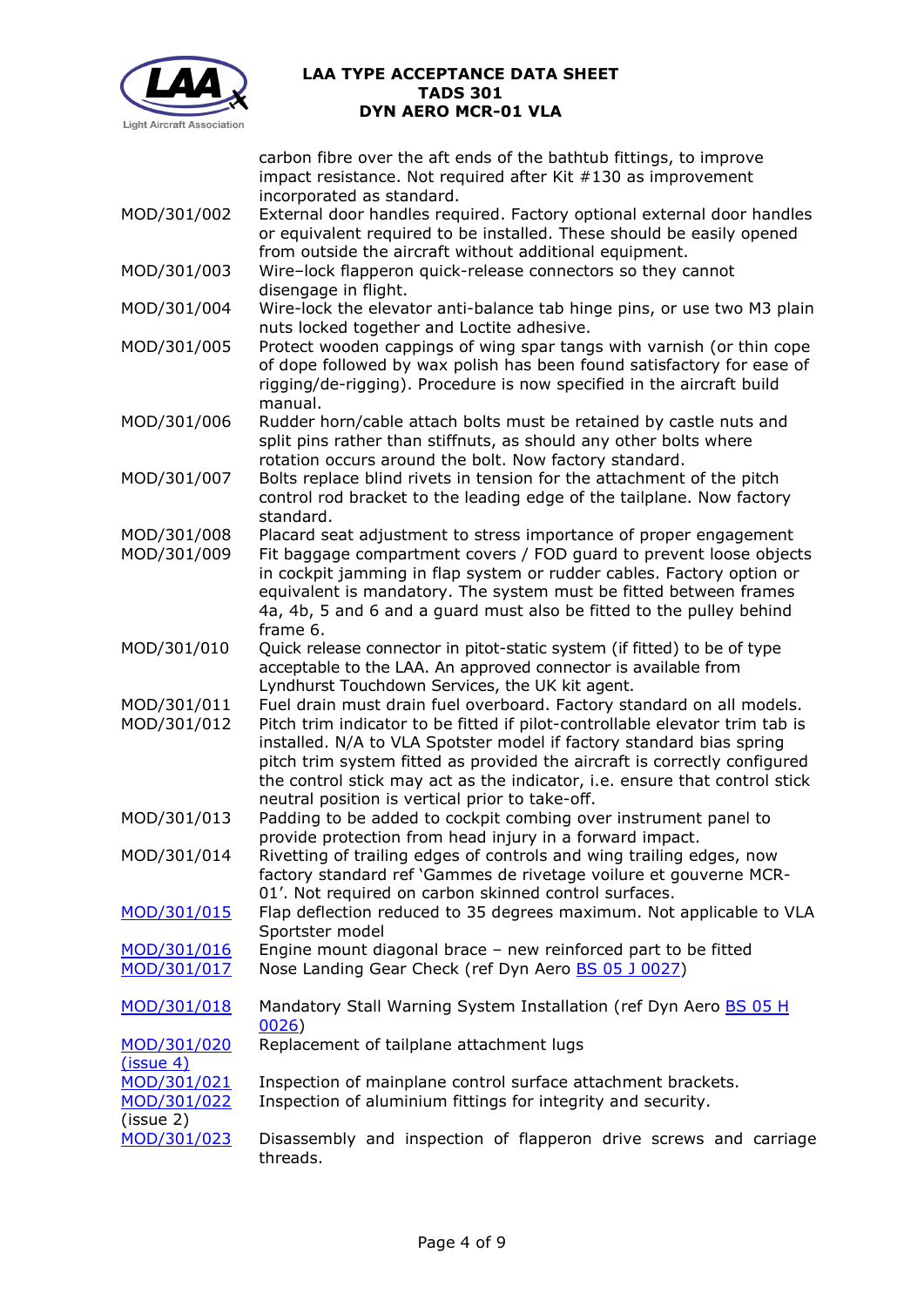

## 2.7 Additional engine operating limitations to be placarded or shown by instrument markings

Notes:

- Refer to the engine manufacturer's latest documentation for the definitive parameter values and recommended instruments.
- Where an instrument is not fitted, the limit need not be displayed.

With Rotax 912-UL engine: Maximum CHT: 150°C Max Coolant Temp: 120°C (with 50/50 Glycol/water coolant) Oil Temp Limits: 50°C to 140°C (Normal 90-110°C) Oil Pressure 2-5 Bar Minimum Fuel Pressure: 0.15 bar

With Rotax 912-ULS engine: Maximum CHT: 135°C Max Coolant Temp: 120°C (with 50/50 Glycol/water coolant) Oil Temp Limits: 50°C to 130°C (Normal 90-110°C) Oil Pressure 2-5 Bar Minimum Fuel Pressure: 0.15 bar

### 2.8 Control surface deflections

| Ailerons     | Up: $5^{\circ}$ ±1°                           |
|--------------|-----------------------------------------------|
|              | Down: $3^{\circ}$ ±1°                         |
| Tailplane    | Up: $10^{\circ}$ +2 $^{\circ}$ /-0 $^{\circ}$ |
|              | Down: $3.5^{\circ}$ +1°/-0°                   |
| Elevator tab | Up and down, so as not to                     |
|              | restrict elevator movement                    |
| Rudder       | Left: $20^{\circ}$ +5°/-0°                    |
|              | Right: 20° +5°/-0°                            |
| lab          | Down: 25° +0°/-1°                             |

### 2.9 Operating Limitations and Placards

(Note that the wording on an individual aircraft's Operating Limitations document takes precedence, if different.)

- 1. Maximum number of occupants authorised to be carried: Two
- 2. The aircraft must be operated in compliance with the following operating limitations, which shall be displayed in the cockpit by means of placards or instrument markings:
	- 2.1 Aerobatic Limitations Aerobatic manoeuvres are prohibited. Intentional spinning is prohibited.
	- 2.2 Loading Limitations Maximum Total Weight Authorised: 450 kg CG Range: 150 mm to 360 mm aft of datum point (refer to weight and balance envelope below)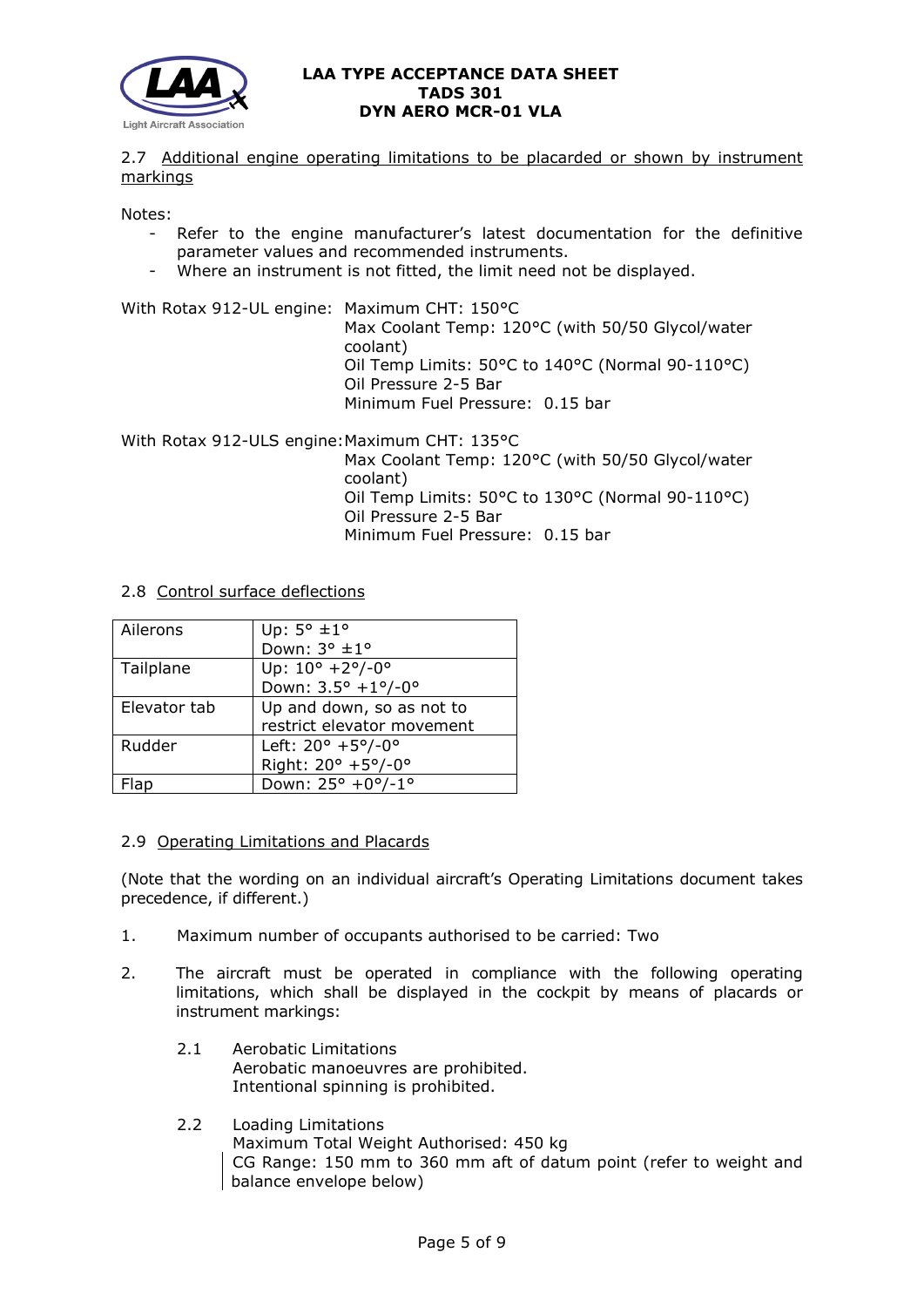

Datum Point is: Mean leading edge of port and starboard wing (which is a point 13.5 mm forward of the left wing leading edge at root).



DYN-AERO MCR-01 WEIGHT AND BALANCE ENVELOPE

Figure 1. Weight and Balance Envelope

- 2.3 Engine Limitations Maximum Engine RPM: 5800. Maximum continuous engine RPM: 5500.
- 2.4 Airspeed Limitations

Maximum Indicated Airspeed (VNE): 173 kts (320 km/h) Max Indicated Airspeed Flaps Extended: 92 kts (170 km/h) Maximum Indicated Airspeed, Rough Air (VNO): 140 kts (260 km/h)

2.5 Other Limitations The aircraft shall be flown by day and under Visual Flight Rules only. Smoking in the aircraft is prohibited.

Additional Placards:

Cockpit placard to be fitted stating 'This is a high performance aircraft and it is recommended that pilots unfamiliar with this class of aircraft should undergo type conversion training prior to flying as pilot in command.'

"Occupant Warning – This Aircraft has not been Certificated to an International Requirement"

A fireproof identification plate must be fitted to fuselage, engraved or stamped with aircraft's registration letters.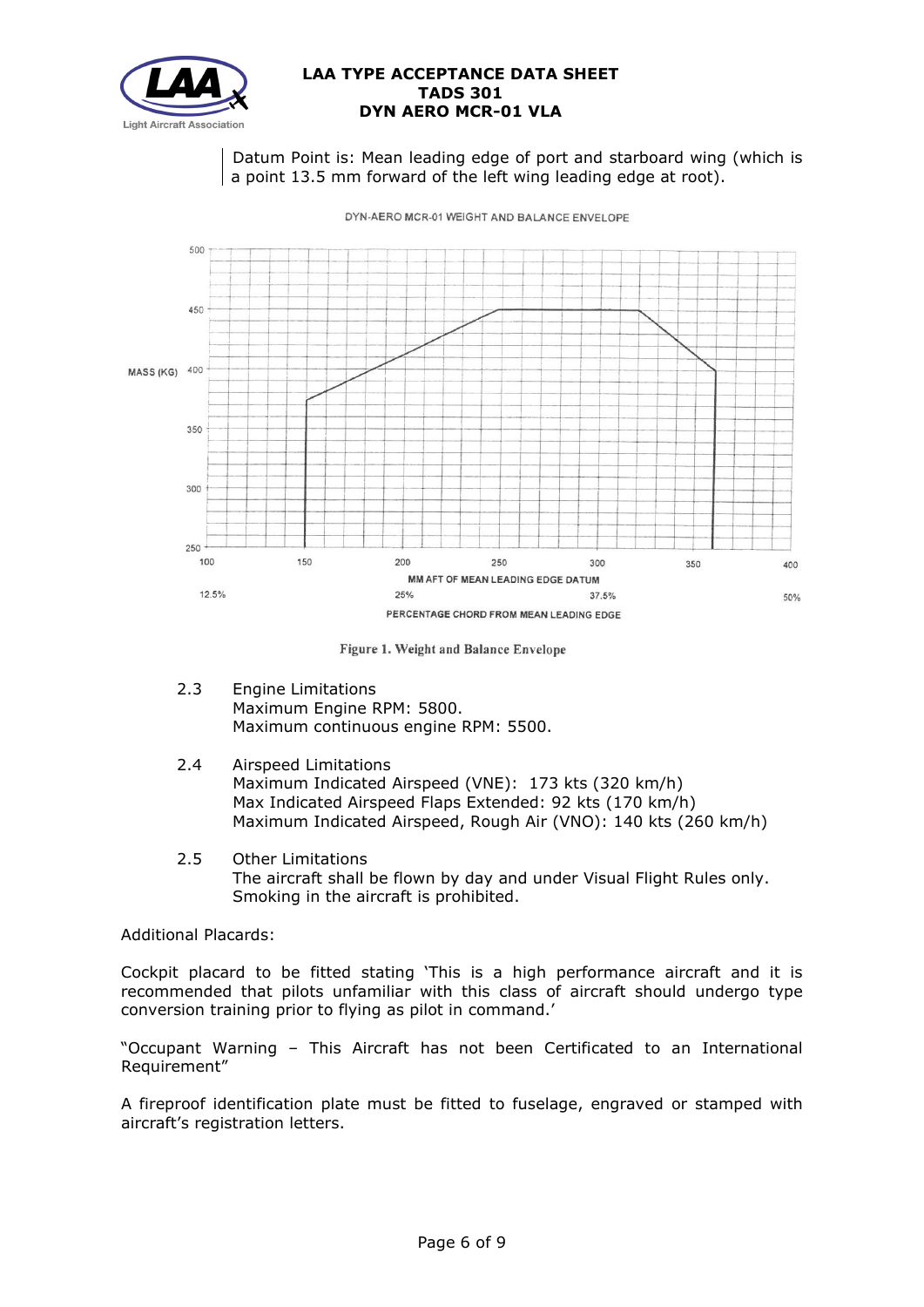

## **Section 3 – Advice to owners, operators and inspectors**

# 3.1 Maintenance Manual

The manufacturers supply a maintenance manual, reference MEXNO0301.

## 3.2 Manufacturer's/Standard Options

- The tailplane skins and control surface skins are available manufactured from either woven carbon fibre or sheet aluminium. Either design of skin is acceptable.
- An alternative flap system option is available, designed by Mr John Scott. When fitted with this flap system, modifications are also required to the pitch trim system because the modified flap operating system displaces the normal location for the trim drive system between the seats. LAA must be consulted if this alternative flap system is planned.
- Quick release flap system connection, reference OPLPAU0.
- Hand operated hydraulic brakes.

### 3.3 Manufacturer's Information (including Service Bulletins, Service Letters, etc)

In the absence of any over-riding LAA classification, inspections and modifications published by the manufacturer should be satisfied according to the recommendation of the manufacturer. It is the owner's responsibility to be aware of and supply such information to their Inspector.

| Ref                    | Date     | Description                                          | Factory compliance<br>status |
|------------------------|----------|------------------------------------------------------|------------------------------|
| <b>BS 20 I 0001</b>    | 14/09/99 | Tab Rod                                              | Mandatory                    |
| BS 20 I 0001 R1        | 09/04/04 | Tab Rod                                              | Mandatory                    |
| <b>BS 20 I 0002</b>    | 21/09/99 | Main landing gear wheel bolts                        | Recommended                  |
| <b>BS 20 I 0003</b>    | 21/09/99 | Main landing gear silentblocs                        | Recommended                  |
| <b>BS 20 I 0004</b>    | 21/09/99 | R912 air intake security valve<br>fixing             | Mandatory                    |
| <b>BS 20 I 0005</b>    | 21/09/99 | Seat belts attachment bracket<br>reinforcement       | Mandatory                    |
| <b>BS 20 B 0006</b>    | 14/02/00 | Tailplane stiffener plate riveting<br>check          | Mandatory                    |
| <b>BS 20 C 0008</b>    | 30/03/00 | JPX (BS CSB 662A) Magneto<br>capacitors              | Mandatory                    |
| <b>BS 20 F 0009</b>    | 05/06/00 | Capacitor wiring                                     | Recommended                  |
| <b>BS 20 F 0010</b>    | 30/06/00 | Flap control system                                  | Mandatory                    |
| <b>BS 20 F 0010 R1</b> | 02/11/11 | Flap control system                                  | Mandatory                    |
| <b>BS 21 K 0011</b>    | 05/12/00 | Flap carriage electrical stop<br>installation        | Recommended                  |
| <b>BS 21 F 0012</b>    | 29/06/01 | Tailplane trim carriage                              | Mandatory                    |
| <b>BS 22 I 0013</b>    | 07/09/01 | Unleaded gasoline operation                          | Recommended                  |
| <b>BS 22 I 0014</b>    | 07/09/01 | Flap leading screw modification                      | Mandatory                    |
| <b>BS 03 C 0017</b>    | 10/03/03 | Main landing gear drum brake<br>control              | Mandatory                    |
| <b>BS 03 K 0018</b>    | 12/11/03 | Check of the rivet of the canopy<br>locking system   | Mandatory                    |
| <b>BS 04 D 0020</b>    | 23/04/04 | Check of adhesive tapes covering<br>parachute straps | Mandatory                    |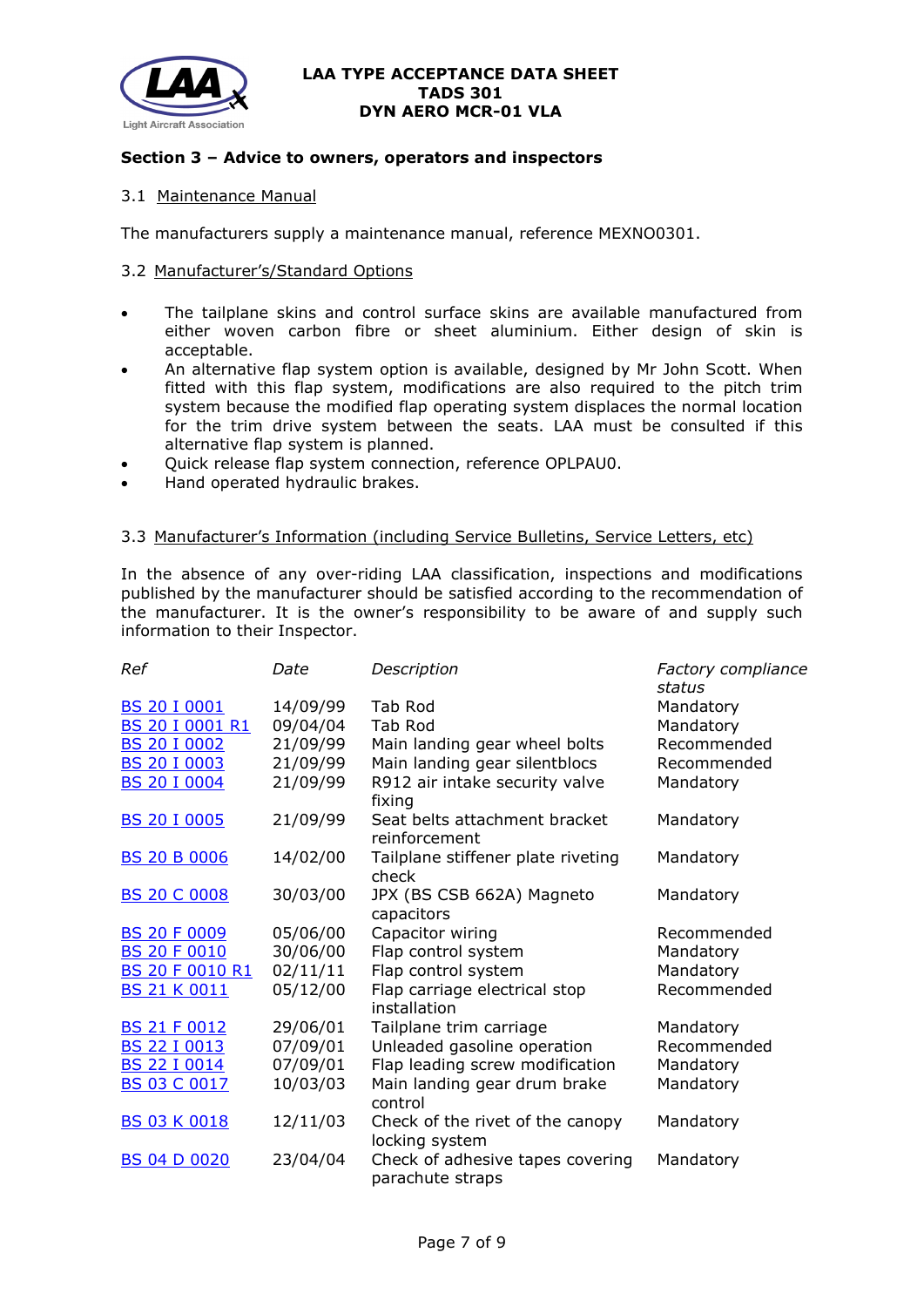

| <b>BS 04 F 0021</b>                                                                  | 14/06/04                                     | Clearance check between wheel<br>and main Landing gear                                                                                                   | Mandatory                                             |
|--------------------------------------------------------------------------------------|----------------------------------------------|----------------------------------------------------------------------------------------------------------------------------------------------------------|-------------------------------------------------------|
| <b>BS 04 F 0022 R1</b>                                                               | 04/04/06                                     | Two seater MCR main fuel tank<br>leak                                                                                                                    | Mandatory                                             |
| <b>BS 04 F 0023</b><br>SI 05 L 0003<br><b>BS 05 J 0027</b><br><b>BS 06 C 0028</b>    | 29/06/04<br>20/12/04<br>10/10/05<br>20/03/06 | Installation of flap control system<br>Ignition key-switch ACS A-510-2<br>Front landing gear leg check<br>Carburator air intake manifold<br>check        | Recommended<br>[not stated]<br>Mandatory<br>Mandatory |
| <b>BS 08 B 0034</b><br><b>BS 08 B 0034 R2</b><br><b>BS 08 D 0035</b><br>SI 09 I 0001 | 15/02/08<br>21/05/12<br>10/04/08<br>14/09/09 | Elevator attachment fittings<br>Elevator attachment fittings<br>Front landing gear leg<br>Recommendations regarding the<br>use of fuels for MCR aircraft | Mandatory<br>Mandatory<br>Mandatory<br>Information    |
| <b>BS 11 G 0001</b>                                                                  | 11/07/11                                     | Inspection of pitch control surface<br>trailing edge and stiffener<br>bonding                                                                            | Mandatory                                             |
| <b>BS 6511002</b>                                                                    | 29/09/11                                     | Possibility of aileron jamming by<br>the trim hinge                                                                                                      | Mandatory                                             |
| <b>BS 12 F 0043</b>                                                                  | 18/06/12                                     | Flap control system                                                                                                                                      | Mandatory                                             |
|                                                                                      |                                              |                                                                                                                                                          |                                                       |

# 3.4 Special Inspection Points

- Undercarriage noseleg for signs of damage. The noseleg is rather fragile in appearance and should be checked for distortion / damage particularly following any heavy landing. (ref Dyn Aero **BS 05 J 0027**).
- Security of fixed noseleg lower bush. Hold down tail of aircraft to raise nosewheel off the ground, and attempt to rock the nosewheel fore and aft, looking for signs of free play.
- The flap system is unusually complicated for an aircraft in this category, consisting of electric motors, pulleys and toothed drive belts. The system needs careful attention to maintenance and inspection to preserve the integrity of the system. Any failure which causes asymmetric flap operation would cause serious control problems in flight and must therefore be avoided at all cost. The flap system requires regular inspection, see bulletins **[BS 20 F 0010](http://www.lightaircraftassociation.co.uk/engineering/TADs/301/0010BS20F0010.pdf)** and LAA [MOD/301/015.](http://www.lightaircraftassociation.co.uk/engineering/TADs/301/301-015.pdf) Particular emphasis should be placed on ensuring that owners are familiar with the special inspection requirements for the flap system.
- Problems have been experienced with failure of the very lightweight engine mount cross brace. Possibly due to engine shake during start-up and shut-down. The condition of the engine mounting cross brace must be monitored carefully in service for any signs of cracking or bending, and repaired or replaced immediately if damage is found. The Engine mount and cross brace must be painted white and flexible type coatings avoided, otherwise cracks may not be visible before a complete failure occurs.
- Owners and inspectors should remain aware of the importance of proper corrosion protection on bare metal components, and continued vigilance for its effectiveness. The principal cause of failure of the tailplane brackets in the Banbi crash referred to in MPD [2008-002](http://www.lightaircraftassociation.co.uk/engineering/TADs/301/2008-002.pdf) was identified by the AAIB as stress corrosion. The brackets were new but the AAIB (Bulletin 2/2009 G-BZXG) say there were a number of factors which may have predisposed the brackets to the onset of stress corrosion. Among one of the possible factors was poor corrosion protection. No evidence was found of any surface conversion process such as anodising having been applied to the lugs. No primer had been used and the top coat of paint was not well adhered. The manufacturer's maintenance